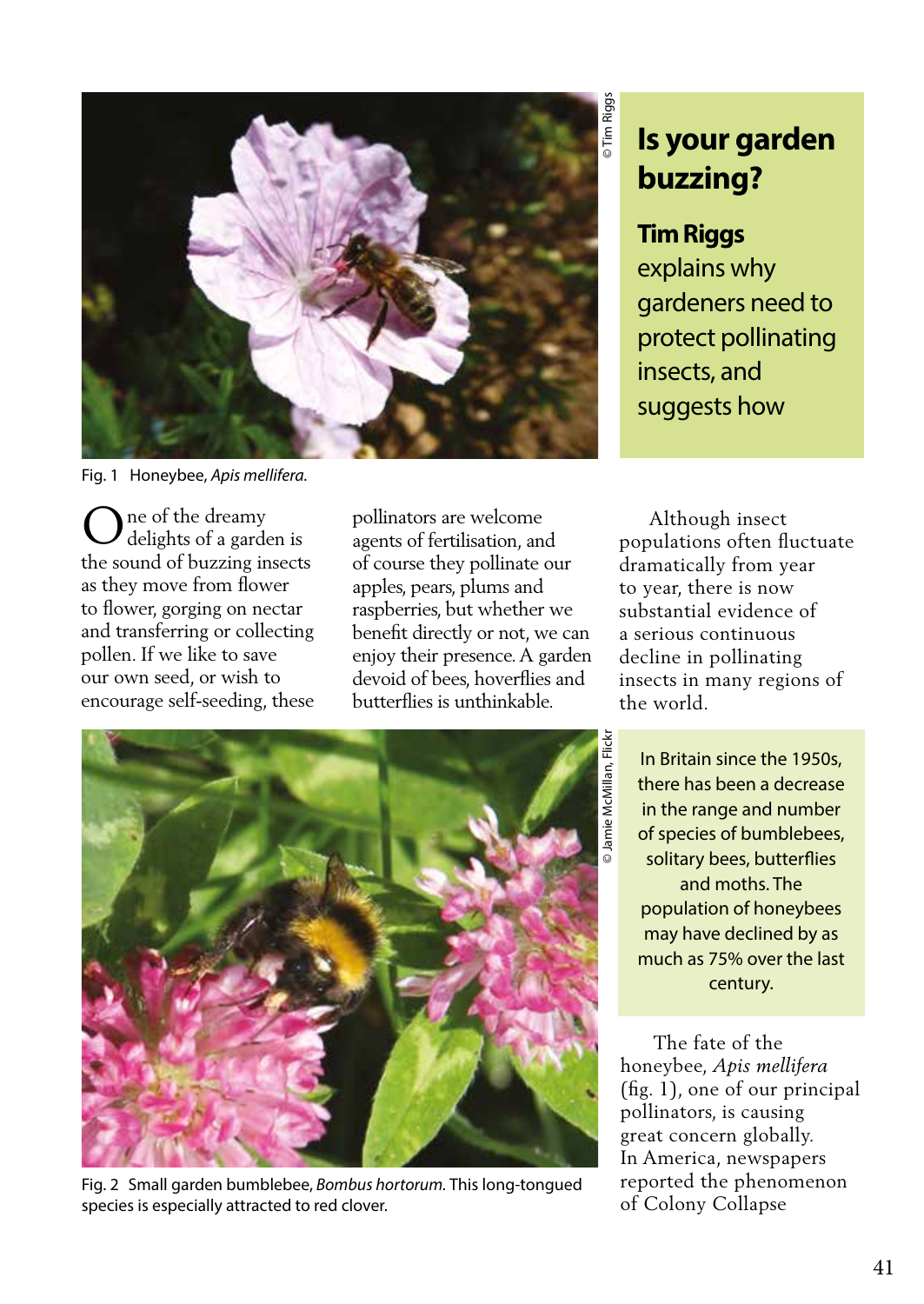Disorder (CCD) in 2007; in the same year in the UK, government inspectors reported a 25% decline in honeybees, although this was not officially attributed to CCD. Much research work is now devoted to determining the likely reasons for these declines.

 The situation is complicated, and some causal factors may not apply to all types of bee, or to all countries, or even to different parts of the same country. However, there seems little doubt that change in land use is one of the most important factors. Modern intensive agriculture, involving large areas of monoculture, has led to a landscape that is no longer bee-friendly.

 Much of the wild flora has been lost or suppressed, with consequent lack of diversity amongst the plants visited by bees. Applications of new nicotine-based pesticides such as Imidacloprid may be

harming the bees themselves. In addition, the honeybee is under attack from the varroa mite, and only the treatment and care provided by beekeepers is keeping colonies alive. Most wild honeybee colonies are short lived.

Many of our rare and threatened plant species are insect pollinated, some perhaps by only a limited range of bees. If these bees become extinct, the plant species may fail to set seed and be lost also. Some wild plant species may already be in a downward spiral for this reason.

 Insects pollinate many of the fruit, vegetable, oil, seed and nut crops that are a vital part of human diets worldwide, providing more than 90% of vitamin C. In terms of the production of

commercial crops, the economic importance of bees can be estimated, but their value as pollinators of our wild and garden plants is less easily gauged.

 Gardens and parks can be regarded as islands of biodiversity among urban buildings and tarmac, or among rural acres of monoculture crops. Their unique features are that plants can be chosen for aesthetic reasons, but also, without conflict, for the benefit of bees and other pollinating insects; and that they are unlikely to be contaminated with chemical pesticides.

 There is no shortage of advice for choosing bee-friendly plants. Lists are published, but often with no accompanying evidence. A study by researchers at the Laboratory of Apiculture and Social Insects (LASI), University of Sussex, has shown that ornamental garden flowers vary greatly in their attractiveness to bees and other insects, and that lists of



Fig. 3 Common carder bee, *Bombus pascuorum*, on *Salvia* 'Hot Lips'



Fig. 4 White-tailed bumblebee, *Bombus lucorum*, has a short tongue, and favours shallow flowers like this geranium.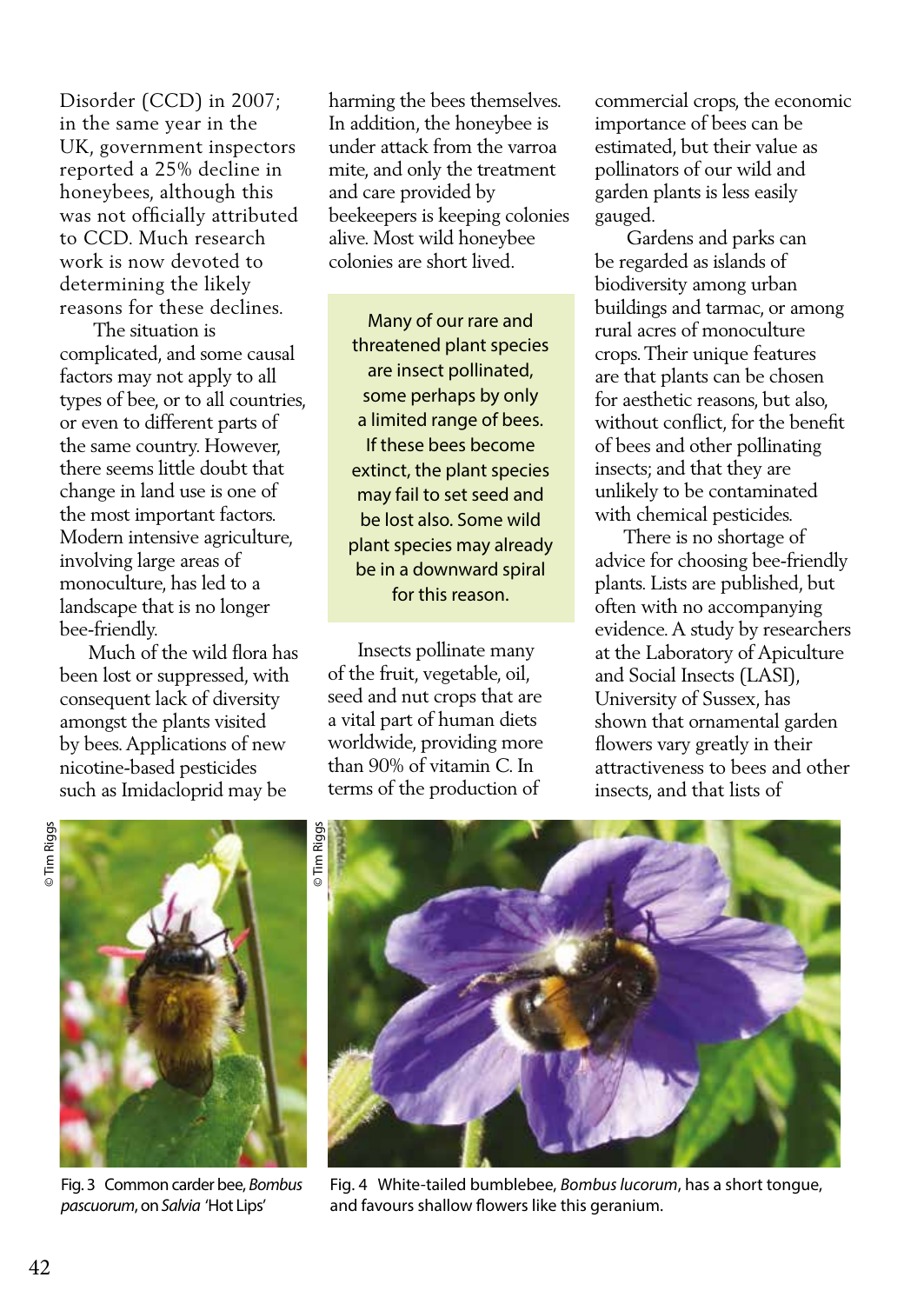'bee-friendly' plants may be over simplistic and incomplete. For instance, asters are often included, but there are hundreds of varieties, and in a survey carried out at the National Collection of Asters at Picton Garden in Worcestershire, LASI researchers found that only a small proportion of varieties were highly attractive to insects, mainly hoverflies and honeybees.

 Perhaps we need to learn for ourselves by observation, and to make the conservation of pollinating insects a key criterion in the design of our gardens and parks, along with all the other considerations such as plant structure, foliage and flower colour, and time of flowering.

 In the Autumn 2012 *Hardy Plant*, Helen Mount listed the plants that had proved popular with different kinds of bees in her garden on the Isle of Wight. She encouraged us to take up the challenge and add to the list from observations in our own gardens as the basis for an information sheet to be posted on the HPS website.

 First we should learn something about the bees in the British Isles, as these are the most important of our pollinators. As Helen discovered from her own research, there are about 20 species of bumblebee (probably 24, although only six of them are common throughout the country), and one species of the Western or European honeybee. The vast





Fig. 6 A red-tailed bumblebee on a rhododendron. Rhododendron is toxic to the western honeybee, but not to bumblebees.

Fig. 5 Queen red-tailed bumblebee, *Bombus lapidarius*, on an allium inflorescence.

majority of our bee species (well over 200) are solitary – so-called because a single female nests alone, unlike bumblebees and honeybees, which nest in colonies and have a worker caste of sterile females.

 All bees need nectar and pollen, and a place to nest. They may have evolved from a predatory wasp that lived in the Cretaceous Period, but they are now strictly vegetarian! The change probably happened 100–130 million years ago, corresponding with the period when flowering plants (angiosperms) became the dominant group of plants. Competition for insect attention probably facilitated the relatively rapid success

and diversification of the flowering plants, and the ancestors of our insect pollinators would have correspondingly adapted to differing ways of gathering nectar and moving pollen, thus setting up the intricate co-evolutionary systems we are familiar with today.

 Pollen is the male germplasm of plants, and therefore necessary for their reproduction, but many types of pollen have evolved also to be attractive to and edible by bees, and are produced in surplus. Nectar is produced in nectaries – active glands that are usually, but not always, near the base of the stamens, so that in reaching them, the insects are likely to pick up pollen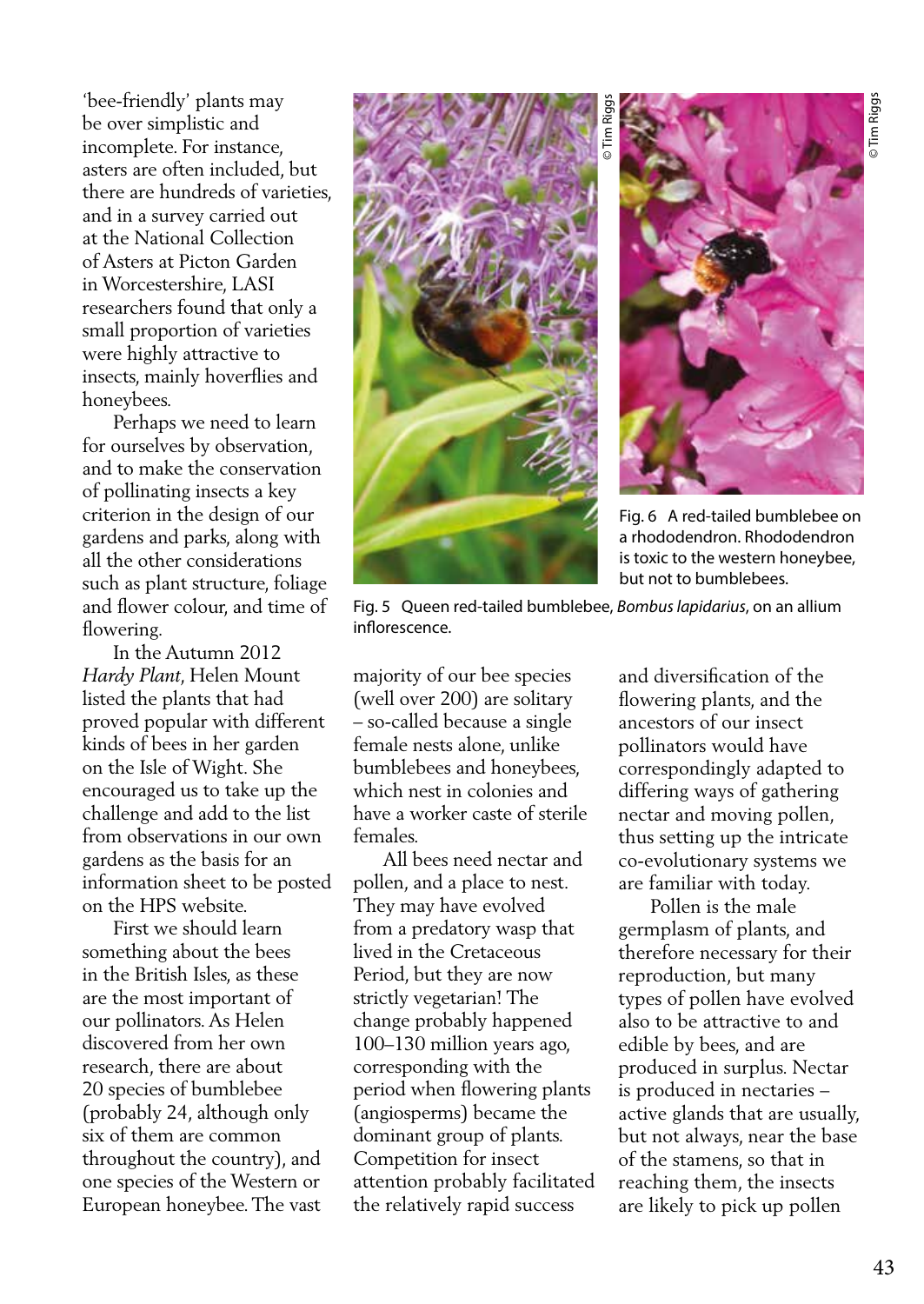on their bodies, and also to transfer pollen from the same or another flower to the stigmatic surfaces, thus achieving pollination.

 Nectar is basically a solution of sugar and water, varying in concentration and quantity depending on species, time of day and external conditions such as the weather. To the bees it represents the carbohydrate component of their diet and their source of energy. The main sugars are sucrose, glucose and fructose in proportions that tend to be characteristic of particular plant families. Many bees use nectar directly as it comes from the flower, but honeybees also process it into honey, which can be stored. A honeybee colony may need as much as 120kg nectar each year for active growth and development, and at least 16kg of honey stores to sustain a population of

several thousand workers and the queen through the winter when foraging is not possible. Bumblebees and solitary bees need far less nectar, as they have annual lifecycles.

 Pollen contains large amounts of protein, plus some fat, minerals and vitamins. The foraging bees themselves require little protein, but use it predominantly to feed their brood. Bumblebees and solitary bees feed pollen directly, often mixed with nectar, but honeybees treat it to prevent germination and prepare it for long-term storage as 'bee bread'. Young workers consume bee bread and secrete brood food for developing larvae. Pollen may be fed directly to older larvae, and newly emerged adults consume it to complete their physiological development. Young queens need it to develop their ovaries and lay eggs. An average colony of honeybees needs a minimum

of 30kg pollen a year to be healthy. Research has shown that diversity of pollen in the diet benefits the bees' immune system, and it seems likely that this also applies to other bees.

 Thus a mix of different flowers is better for bees than a large area of a single species.

 Foraging bees learn which flowers are particularly good to visit and how to extract the nectar and pollen from those with complicated structures. An example is the snapdragon (*Antirrhinum*), whose nectar is concealed within the flower. A bumblebee has to learn how to open the flower, crawl inside and find the nectar. Bumblebees are also adept at 'tripping' the flowers of the pea family. Once a foraging bee has discovered how a flower functions, and how to get at nectar or pollen, it tends to visit these flowers repeatedly, a phenomenon known as 'floral constancy'.



© Thomas Wood, Flickr

© Thomas Wood, Flickn



Fig. 7 Hairy-footed flower bee (*Anthophora plumipes*) browsing on a pulmonaria.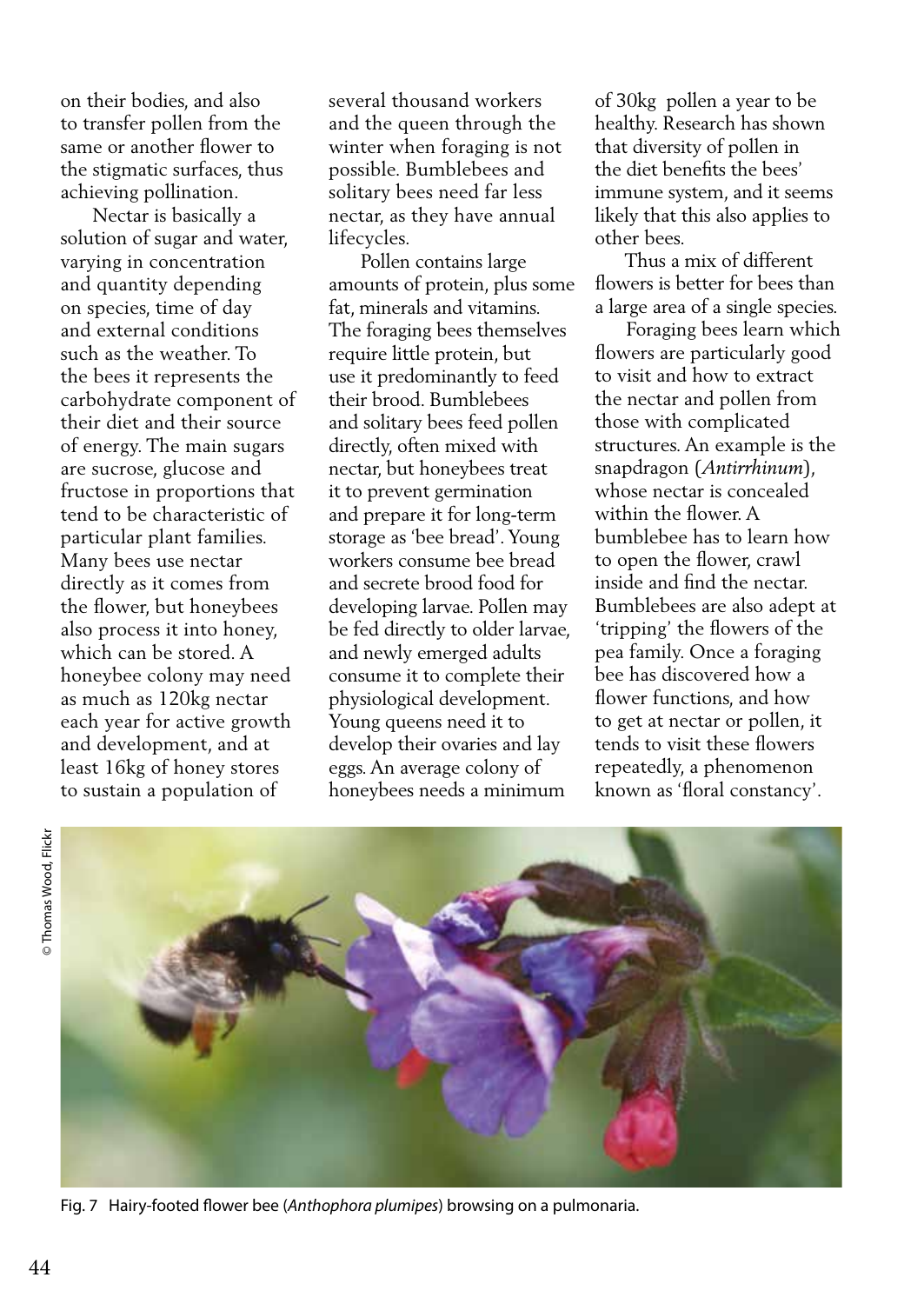This benefits the plants, because pollen is moved between flowers of the same species and not wasted on unrelated species. Honeybees can recruit other bees to visit the same flowers by using a coded dance back in the hive that tells other workers the distance, and the direction relative to the sun.

 Different species of bumblebee show variation in the length of their tongues. Of the six most common species, two are long-tongued – the small garden bumblebee (*Bombus hortorum*) (fig. 2) and the common carder bee (*Bombus pascuorum*) (fig. 3) The garden bumblebee has a tongue roughly the length of its body (c. 13mm) and can reach nectar at the base of long floral tubes such as those of red clover, foxgloves and honeysuckle. The other four common bumblebee species – buff-tailed (*B. terrestris*), white-tailed (*B. lucorum*) (fig. 4), red-tailed (*B. lapidarius*) (figs 5 and 6) and early bumblebee (*B. pratorum*) – have shorter tongues and favour flowers with shorter floral tubes. This makes it difficult to generalize about which plants are best for bumblebees. That said, the shorter-tongued species may very often take a short cut – literally – by biting a hole at the base of a floral tube and 'robbing' the flower of its nectar through the back door, so to speak. Other relatively short-tongued bees, including the honeybee, will often



Fig. 8 Small garden bumblebee on a dandelion.



Fig. 9 Honeybee browsing on cherry blossom, a rich source of nectar early in the season.

rob flowers through these previously cut holes.

 Solitary bee species are mostly short-tongued, and forage from relatively open or short-tubed flowers, which are often of low reward. These bees fly quite slowly, and rarely forage more than a few hundred metres from their nest. In contrast, the longtongued solitary bee species, such as the hairy-footed flower bee (*Anthophora plumipes*) (fig. 7) and the fork-tailed flower bee (*Anthophora furcata*), forage at deeper-tubed flowers, with richer nectar rewards.

They are fast-flying, highenergy bees: the hairy-footed flower bee can forage up to 4km from its nest site.

 How can we as gardeners use this information about the diversity of bees in our gardens to help them survive?

• Grow plants with a wide range of flower forms to attract and sustain different types of bees. Avoid double-flowered varieties as their stamens may be entirely converted to extra whorls of petals and their nectaries may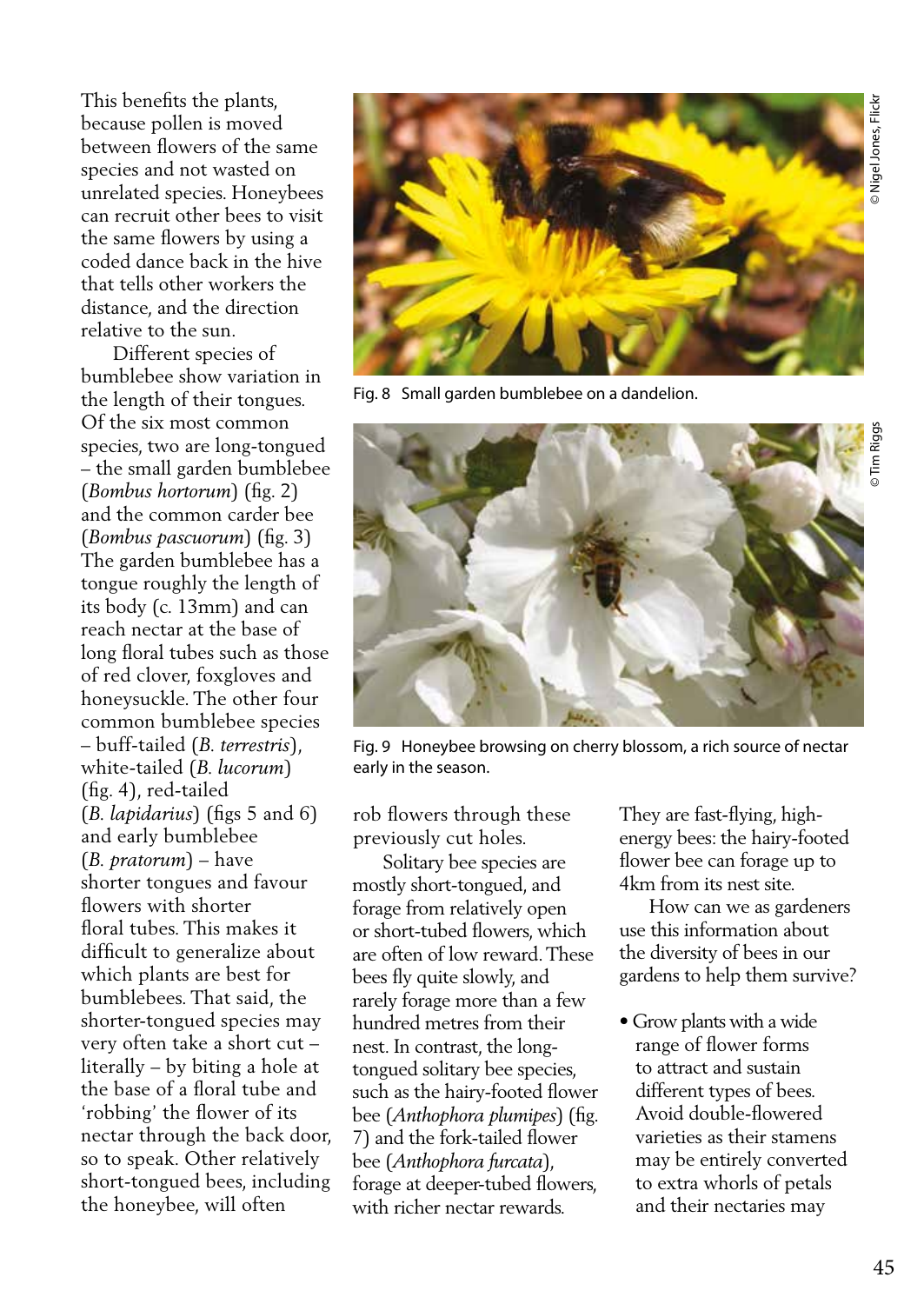also be absent or difficult for bees to reach. (Many dahlia and chrysanthemum varieties have this feature, and although attractive to gardeners they are of no benefit to bees; this is a rare case where aesthetic considerations conflict with pollinator conservation.)

- Provide vital continuity of forage throughout the spring, summer and autumn.
- Grow patches of the same plant, rather than a single representative, to facilitate floral constancy of particular food sources.
- Never use pesticides on plants when they are in flower, and preferably not at all.

 When choosing plants in a nursery or garden centre, notice which ones are attracting bees and hoverflies, and at what time of year. Also, think of buying several of the same plant, or of propagating, so that you can grow a sizeable patch that bees will recruit others to work on.

 All three types of bee discussed here need nectar and pollen sources throughout the season. At the beginning of spring, in February–March, the emerging insect pollinators need rapid access to energy. Examples of good plants for this period include goat and grey willows (*Salix caprea* and *S. cinerea*), dandelion (fig. 8), blackthorn, hawthorn and fruit trees (fig. 9). Garden

plants include aubretia, wallflower, heathers, crocuses, primroses and flowering currants.

 The honeybee workers we see in the garden during the summer will live for only a couple of weeks, having spent the first two or three weeks of their lives on in-hive duties. However, those that develop

in late summer and autumn follow a different pattern of aging. These are the bees which will store fat to help them survive the winter; for this they consume large quantities of bee bread. Queen bumblebees and queen solitary bees also need to build up supplies before hibernating through the winter.



Fig. 10 Ivy bee (*Colletes hederae*) photographed in Shropshire.



Fig. 11 In a Rugby park, a bank of meadow flowers provides floral constancy.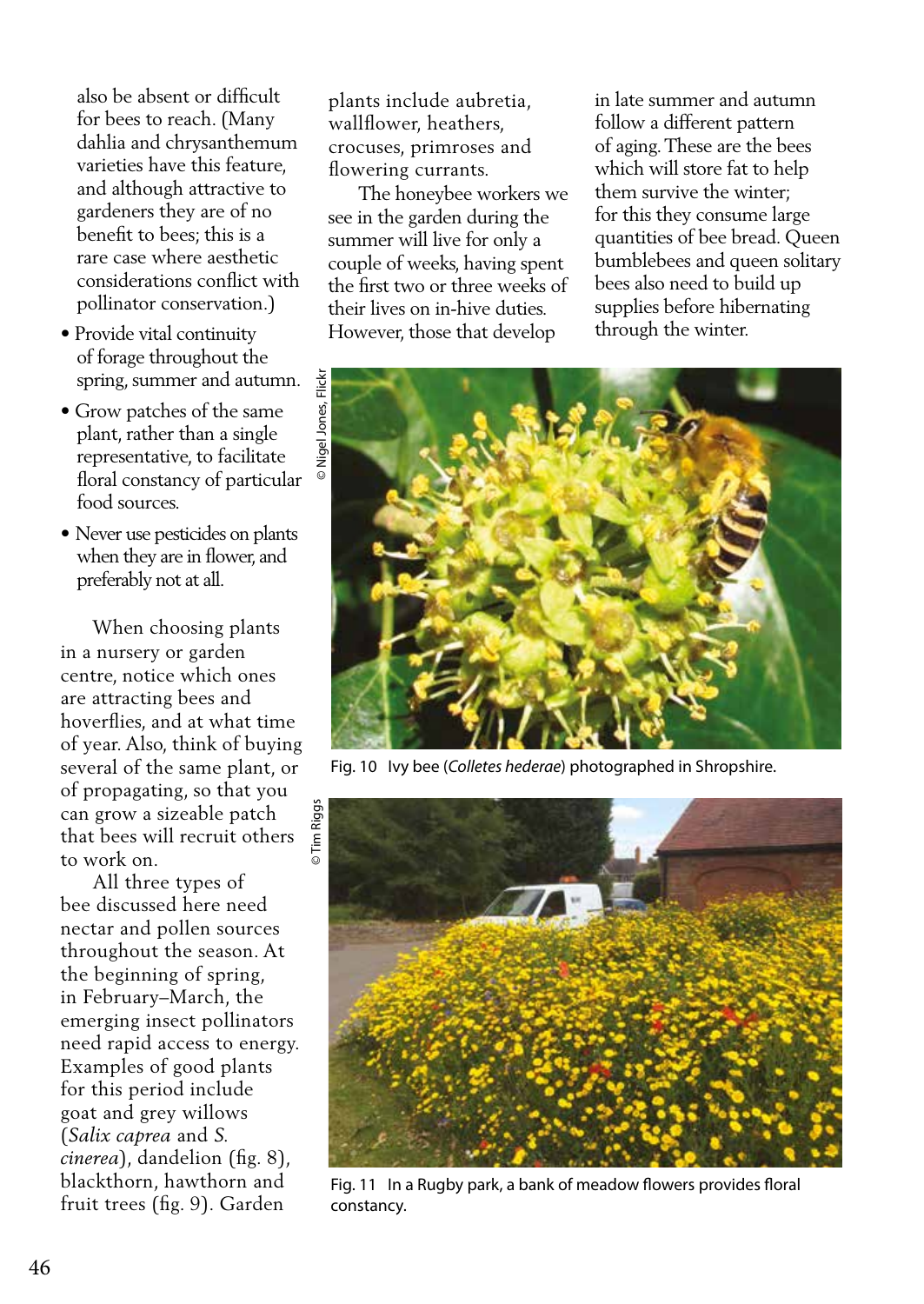

Fig. 12 A lawn mown just once a year in autumn, providing nutrition for bees through the early and mid-summer.

 An excellent late source of pollen and nectar is the common ivy. When autumn days are warm enough for honeybees to forage, ivy makes a valuable contribution to the hive's winter stores of honey and pollen. Bumblebee colonies have usually died out by this time, but the bufftailed bumblebee has been seen on ivy during the winter in southern England – perhaps second-generation bees, made possible by milder winters. The ivy bee (*Colletes hederae*) (fig. 10) has a late flying season and ivy is its main source of pollen. This solitary bee is a relative newcomer in Britain, first recorded in 2001 in Dorset and now spreading more widely. Ivy can be a nuisance in gardens, often attaining huge dimensions, climbing up trees and scrambling over walls and fences, but think of the bees and don't be too hasty in removing it.

 Any unproductive patches of ground could be planted with a meadow seed mix (fig. 11), or an area of lawn could be left unmown to allow plants like clover, dandelions and birdsfoot trefoil to flower (fig. 12).



Fig. 13 Red mason bee (*Osmia rufa*) examining bamboo tubes in a bee wall.

 If you keep, or wish to keep, honeybees, your local association will provide training on their husbandry and management. Other bees can be helped by conserving suitable areas where they might nest



Fig. 14 Male wool carder bee (*Anthidium manicatum*), the only solitary carder bee found in the British Isles. The male establishes and defends its territory around the females' favourite forage plant, *Stachys byzantina*.